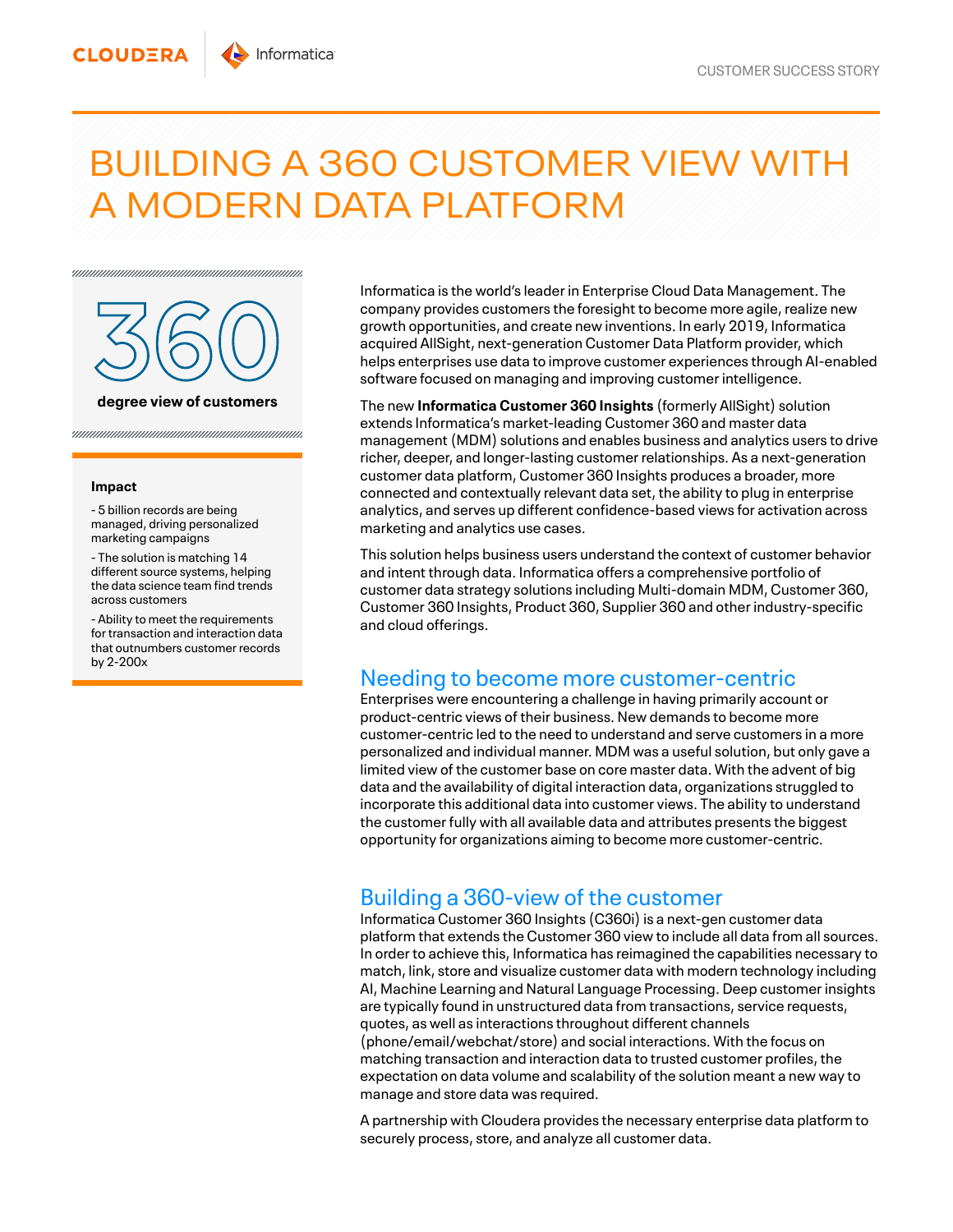"The ability to understand the customer fully with all available data and attributes presents the biggest opportunity for organizations aiming to become more customer-centric."

Zahid Naeem, VP of Product Development, Informatica

**CLOUDERA** 

Typically, transaction and interaction data can outnumber customer records by 2-200 times, dramatically increasing requirements. Cloudera's Enterprise Data Cloud platform delivers the necessary technologies to address these requirements. Here are some examples:

• MapReduce (M/R) and Spark provide the perfect containers for holding all processing logic, be it data ingestion, matching, indexing, enrichment, AI or machine learning. These components offer the ultimate scalability to handle the vastly diverse data sets from client to client and use case to use case and allowed the Informatica R&D team to focus solely on the business logic for Customer 360 without having to worry about the scalability concerns.

• HBase provides the well-integrated and scalable persistence data store, which is the core data store for Customer 360 source as well as processed data including the database behind its graph DB.

• The near-real-time or messaging related data flow scenarios are realized using Kafka.

• SQL interface into the enriched data is built on top of Hive and Impala. With data available in the SQL interface, it enables client teams to consume C360i data in a format and language they're already familiar with and continue to use the tools and systems of their choice.

• Cloudera Manager provides effective management capabilities from initial set up to on-going management and monitoring. In some scenarios, notifications can be created to alert the team of critical events in the cluster.

Cloudera also provides the necessary support to enable Informatica teams to help optimize the environment to client-specific scenarios. In some cases, this meant significant improvements in cluster performance and utilization and in other cases, it meant a stable and reliable cluster configuration.

**Dell, a global electronics manufacturer**, is one example of this partnership in action. The company has implemented two primary use cases, gaining a broader customer 360 view for sellers and account managers, and improving targeted marketing and global campaigns. With Informatica's solution running on top of the Cloudera Data Platform, Dell's Global Marketing group is now able to bring data together from more than 40 different source systems that were previously disconnected. A total of 5 billion records are being managed. Now, these data insights are being used to drive personalized marketing campaigns, microsegmentation and hyper-personalization. Dell's sales and services teams utilize Informatica's Customer 360 Insights for a self-service customer 360 dashboard that is embedded directly into Salesforce. Sellers can now directly access a broader 360 view of their customer accounts to help better manage expectations, identify where there might be issues, and for cross-sell/upsell opportunities.

**Farmers Insurance, a global provider of insurance products**, is also leveraging Informatica and Cloudera on AWS to optimize the digital-to-personal experience. This solution is being used for an analytics use case, matching 14 different source systems, including MDM. The company started with trusted customer profiles from MDM and went a step further by adding additional attributes including quote history, webchat, NPS scores, among others. The interaction and transaction data was brought in and matched to core master records and served up through Hive tables for consumption by different analytical tools.